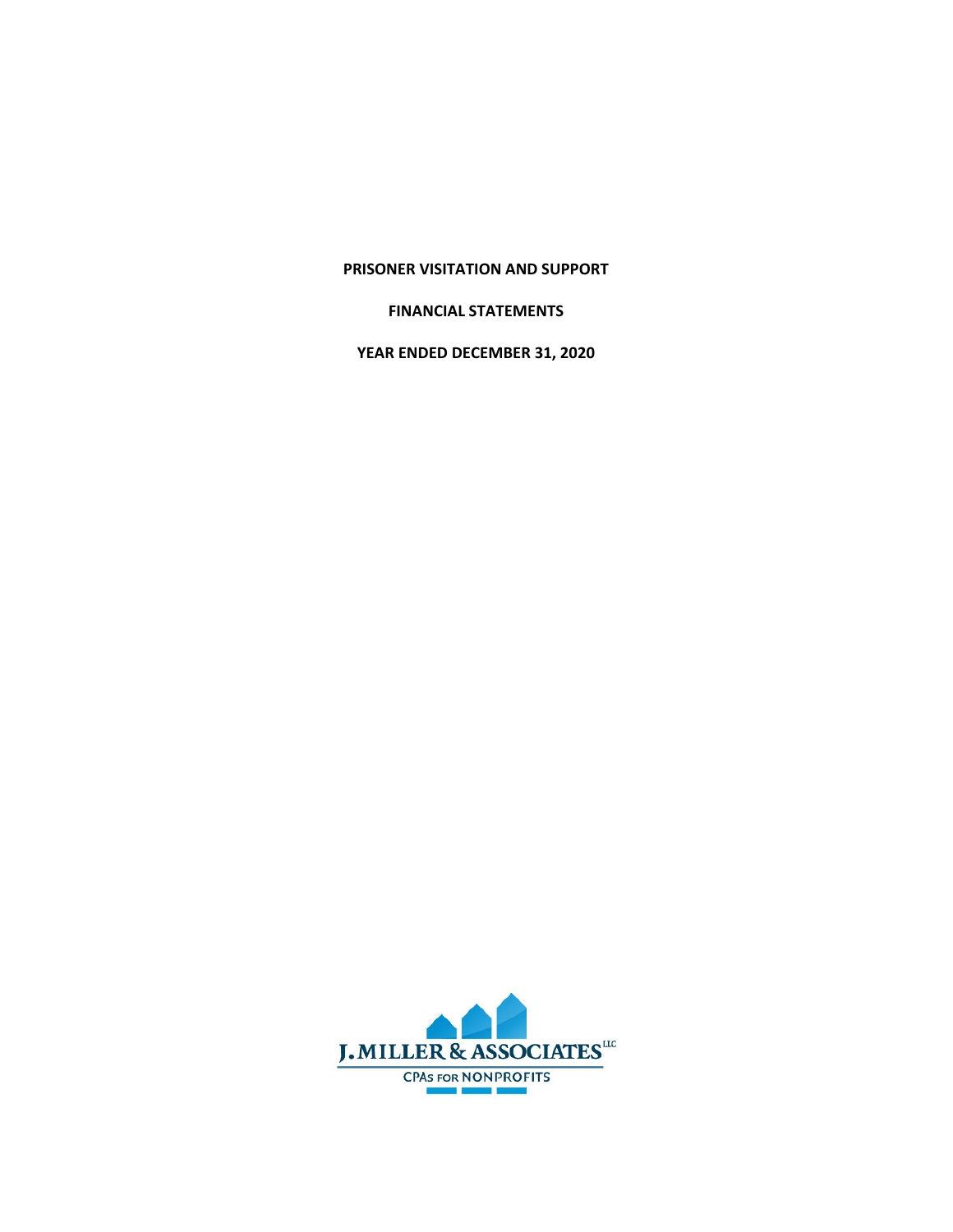# **PRISONER VISITATION AND SUPPORT TABLE OF CONTENTS YEAR ENDED DECEMBER 31, 2020**

|                                         | Page           |
|-----------------------------------------|----------------|
| <b>INDEPENDENT AUDITOR'S REPORT</b>     | 1              |
| <b>FINANCIAL STATEMENTS</b>             |                |
| <b>Statement of Financial Position</b>  | 3              |
| <b>Statement of Activities</b>          | $\overline{4}$ |
| <b>Statement of Functional Expenses</b> | 5              |
| <b>Statement of Cash Flows</b>          | 6              |
| <b>Notes to Financial Statements</b>    | 7              |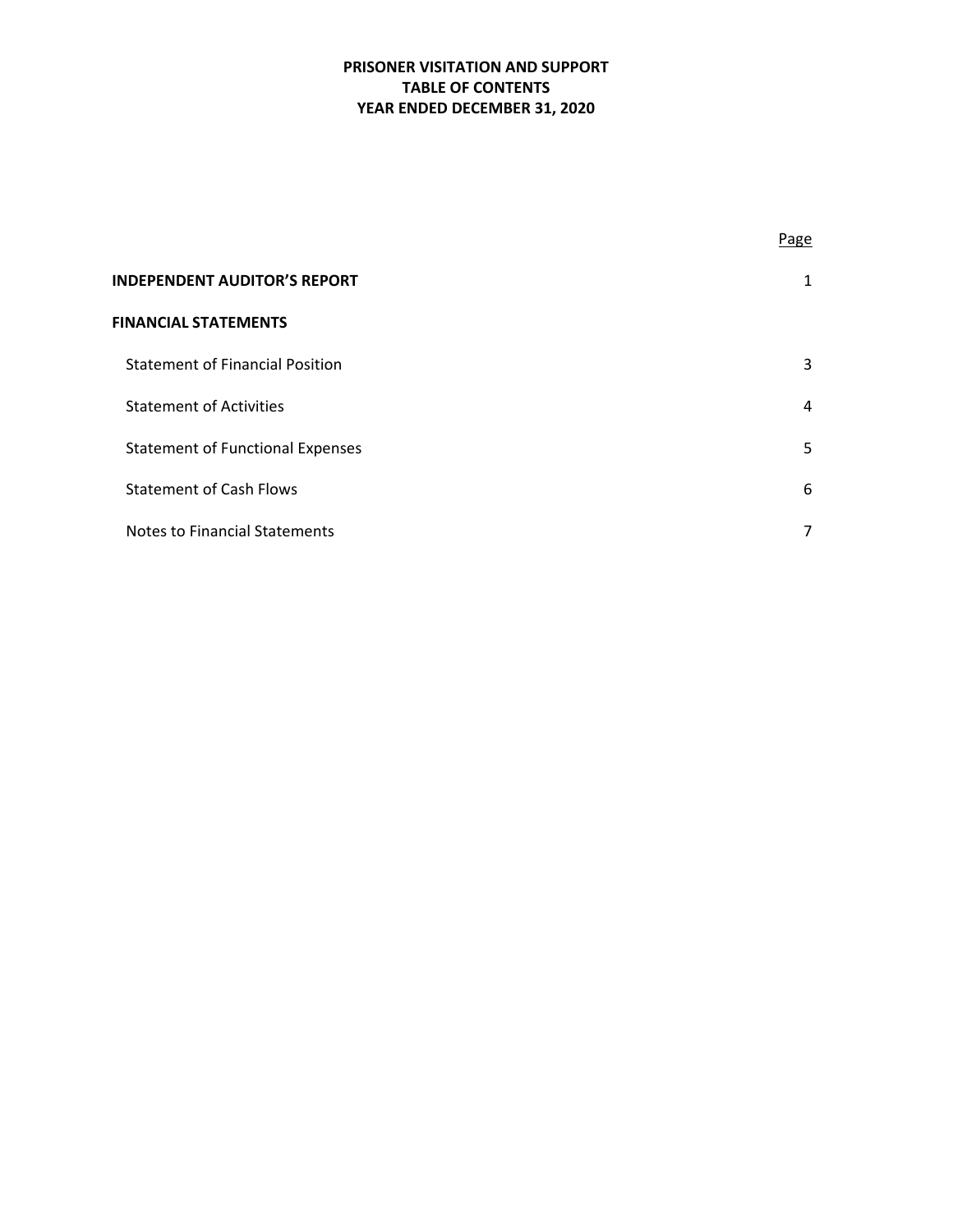

## **INDEPENDENT AUDITOR'S REPORT**

To the Board of Directors Prisoner Visitation and Support Philadelphia, Pennsylvania

### **Report on the Financial Statements**

We have audited the accompanying financial statements of Prisoner Visitation and Support (a nonprofit organization) which comprise the statement of financial position as of December 31, 2020, and the related statement of activities, functional expenses, and cash flows for the year then ended and the related notes to the financial statements.

### *Management's Responsibility for the Financial Statements*

Management is responsible for the preparation and fair presentation of these financial statements in accordance with accounting principles generally accepted in the United States of America; this includes the design, implementation, and maintenance of internal control relevant to the preparation and fair presentation of financial statements that are free from material misstatement, whether due to fraud or error.

#### *Auditor's Responsibility*

Our responsibility is to express an opinion on these financial statements based on our audit. We conducted our audit in accordance with auditing standards generally accepted in the United States of America. Those standards require that we plan and perform the audit to obtain reasonable assurance about whether the financial statements are free from material misstatement.

An audit involves performing procedures to obtain audit evidence about the amounts and disclosures in the financial statements. The procedures selected depend on the auditor's judgment, including the assessment of the risks of material misstatement of the financial statements, whether due to fraud or error. In making those risk assessments, the auditor considers internal control relevant to the entity's preparation and fair presentation of the financial statements in order to design audit procedures that are appropriate in the circumstances, but not for the purpose of expressing an opinion on the effectiveness of the entity's internal control. Accordingly, we express no such opinion. An audit also includes evaluating the appropriateness of accounting policies used and the reasonableness of significant accounting estimates made by management, as well as evaluating the overall presentation of the financial statements.

We believe that the audit evidence we have obtained is sufficient and appropriate to provide a basis for our audit opinion.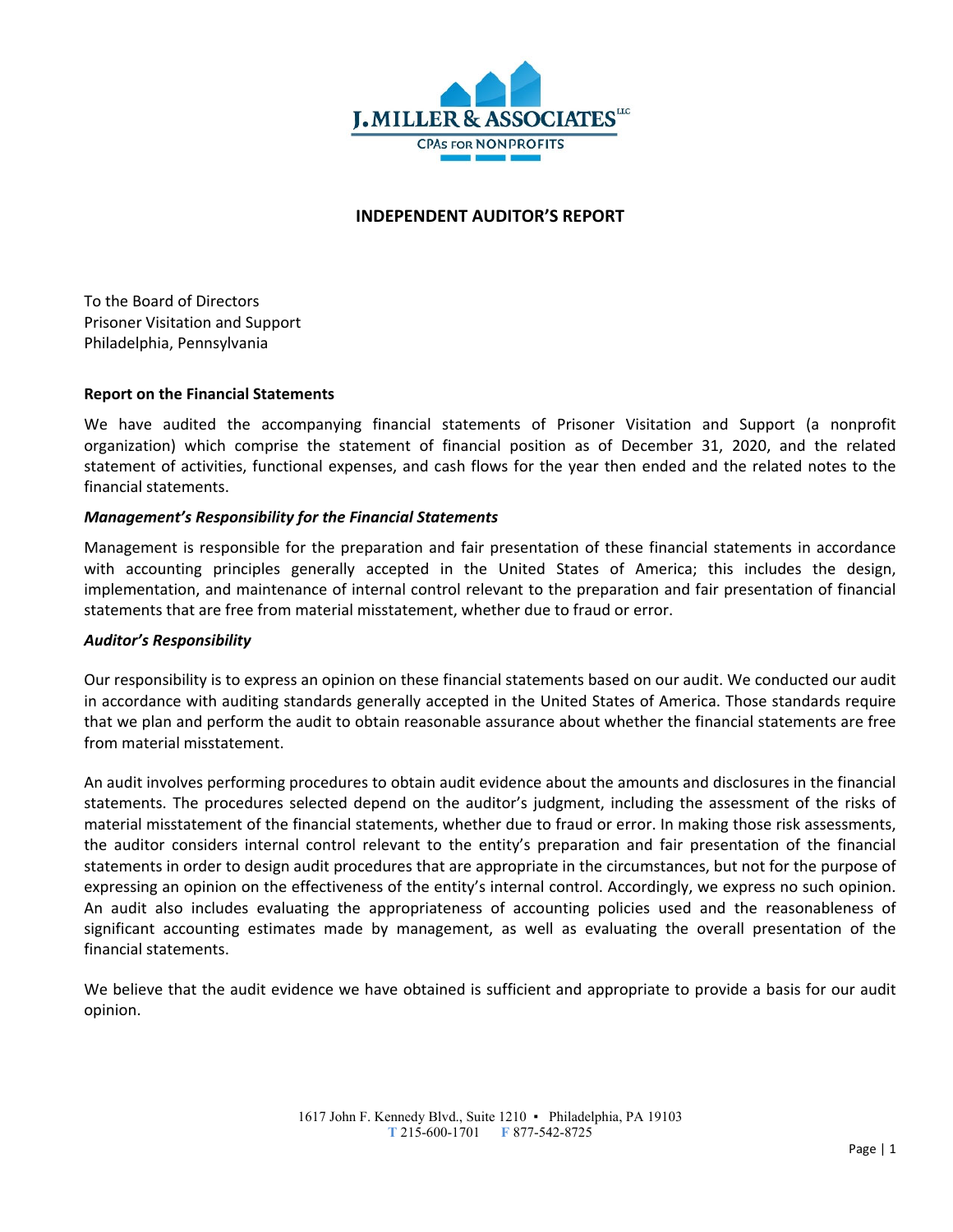# **Opinion**

In our opinion, the financial statements referred to above present fairly, in all material respects, the financial position of Prisoner Visitation and Support as of December 31, 2020, and the changes in its net assets and its cash flows for the year then ended in accordance with accounting principles generally accepted in the United States of America.

*J. Miller & Associates, LLC* 

# **J. MILLER & ASSOCIATES, LLC**

Philadelphia, Pennsylvania March 14, 2022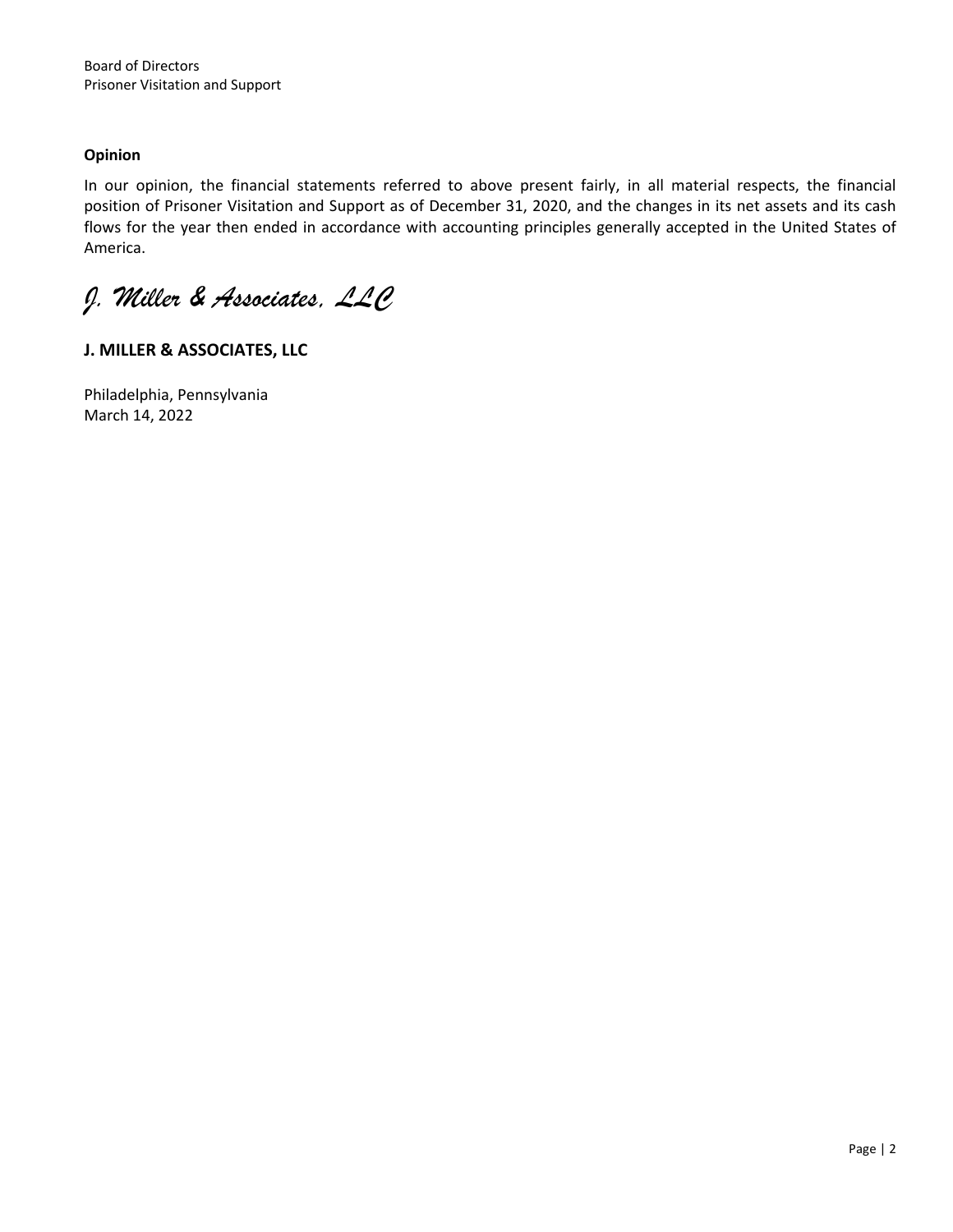# **PRISONER VISITATION AND SUPPORT STATEMENT OF FINANCIAL POSITION DECEMBER 31, 2020**

### **ASSETS**

| Cash and cash equivalents                          | \$ | 19,387 |
|----------------------------------------------------|----|--------|
| Investment fund - board designated                 |    | 67,824 |
| <b>Total Assets</b>                                | Ŝ. | 87,211 |
| <b>LIABILITIES</b>                                 |    |        |
| Accrued expenses                                   | \$ | 7,100  |
| <b>Total Liabilities</b>                           |    | 7,100  |
| <b>NET ASSETS</b>                                  |    |        |
| <b>Without Donor Restrictions</b>                  |    |        |
| Undesignated                                       |    | 12,287 |
| Board designated                                   |    | 67,824 |
| <b>Total Net Assets Without Donor Restrictions</b> |    | 80,111 |
| <b>Total Liabilities and Net Assets</b>            | \$ | 87,211 |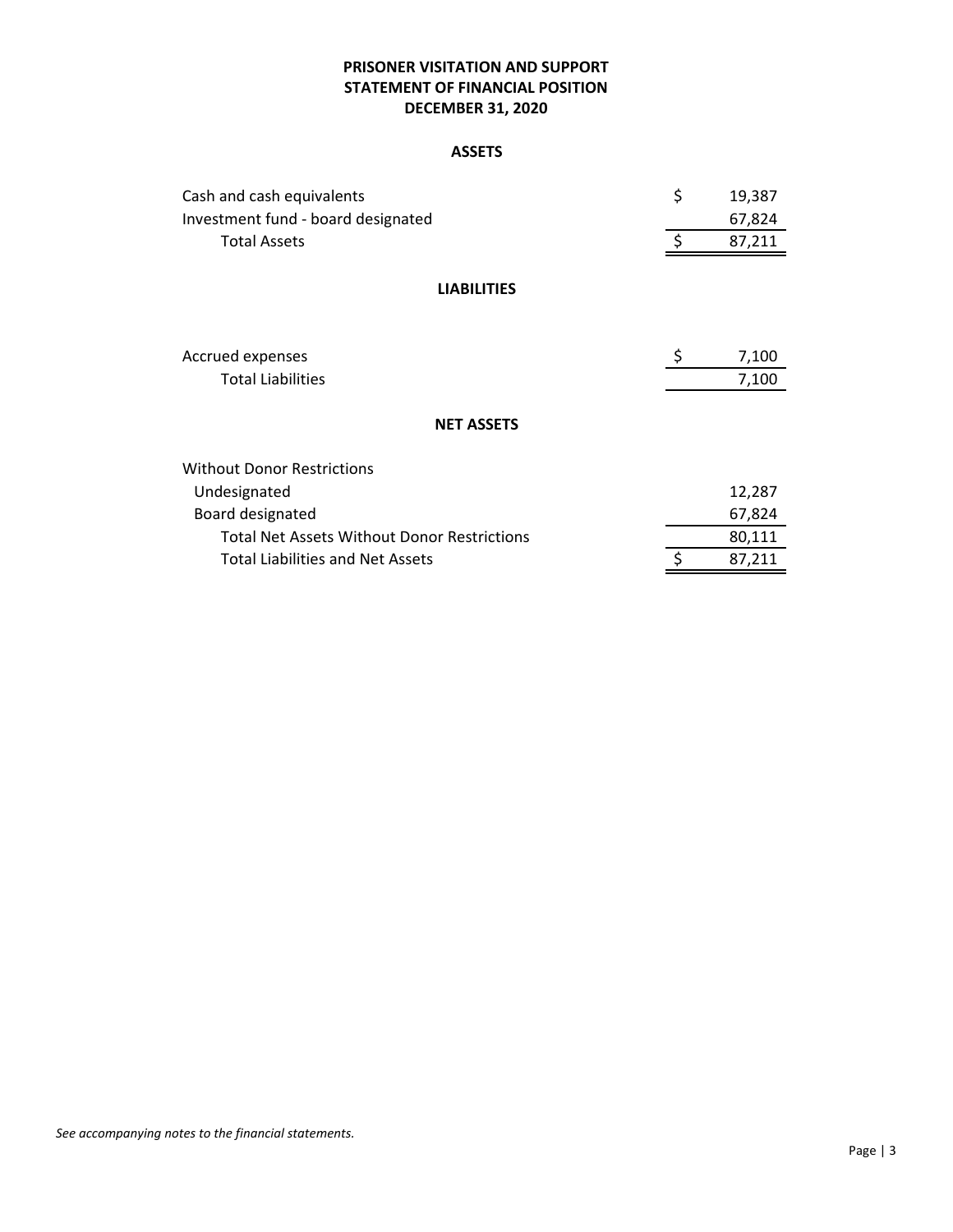# **PRISONER VISITATION AND SUPPORT STATEMENT OF ACTIVITIES YEAR ENDED DECEMBER 31, 2020**

# **Revenue and Support**

| Grants and contributions                                     | \$<br>124,710 |
|--------------------------------------------------------------|---------------|
| <b>Bequest</b>                                               | 356           |
| Interest and dividends                                       | 2,923         |
| Net realized and unrealized gains                            | 6,654         |
| <b>Total Revenue and Support</b>                             | 134,643       |
| <b>Expenses</b>                                              |               |
| Program                                                      | 45,731        |
| Management and general                                       | 61,873        |
| <b>Fundraising</b>                                           | 23,513        |
| <b>Total Expenses</b>                                        | 131,117       |
| <b>Change in Net Assets</b>                                  | 3,526         |
| Net Assets Without Donor Restrictions, Beginning of the Year | 76,585        |
| Net Assets Without Donor Restrictions, End of the Year       | 80,111        |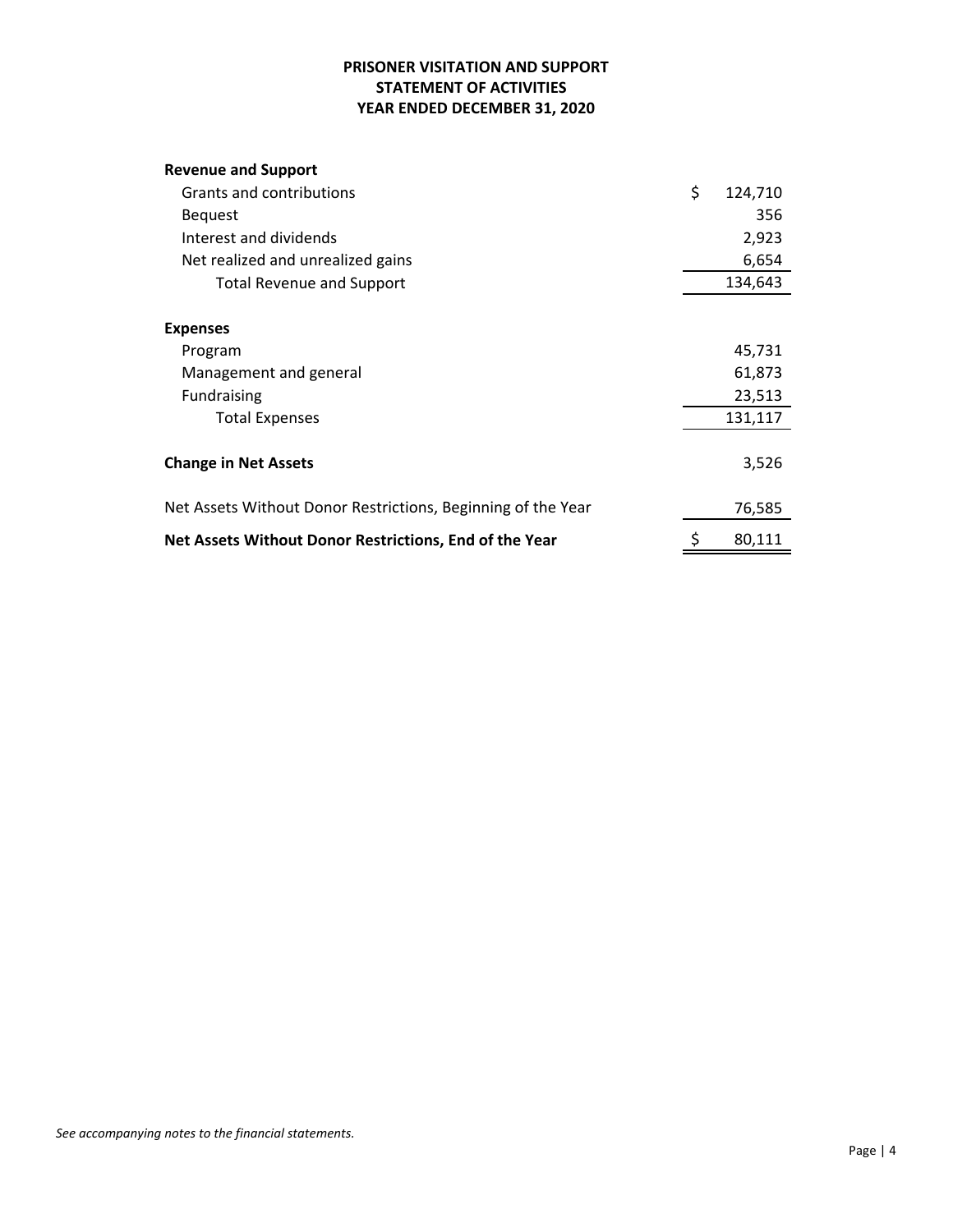# **PRISONER VISITATION AND SUPPORT STATEMENT OF FUNCTIONAL EXPENSES YEAR ENDED DECEMBER 31, 2020**

|                        | Management |         |             |        |             |        |       |         |
|------------------------|------------|---------|-------------|--------|-------------|--------|-------|---------|
| Description            |            | Program | and General |        | Fundraising |        | Total |         |
| Salary                 | \$         | 29,800  | \$          | 29,800 | \$          | 14,900 | \$    | 74,500  |
| Payroll taxes          |            | 3,067   |             | 3,067  |             | 1,533  |       | 7,667   |
| Employee benefits      |            | 4,220   |             | 4,220  |             | 2,110  |       | 10,550  |
| Insurance              |            |         |             | 5,937  |             |        |       | 5,937   |
| Administrative costs   |            |         |             | 936    |             |        |       | 936     |
| <b>Bank fees</b>       |            |         |             | 229    |             |        |       | 229     |
| Conferences            |            | 1,361   |             |        |             |        |       | 1,361   |
| Equipment              |            |         |             | 736    |             |        |       | 736     |
| Information technology |            | 65      |             | 1,585  |             |        |       | 1,650   |
| Miscellaneous expenses |            |         |             |        |             |        |       |         |
| Occupancy              |            | 6,235   |             | 6,235  |             | 3,118  |       | 15,588  |
| Office supplies        |            |         |             | 388    |             |        |       | 388     |
| Payroll fees           |            |         |             | 1,123  |             |        |       | 1,123   |
| Postage                |            |         |             | 243    |             |        |       | 243     |
| Printing               |            |         |             | 125    |             | 1,852  |       | 1,977   |
| Professional fees      |            |         |             | 7,100  |             |        |       | 7,100   |
| Subscriptions          |            | 743     |             |        |             |        |       | 743     |
| Travel                 |            | 240     |             | 149    |             |        |       | 389     |
| <b>Total Expenses</b>  | \$         | 45,731  | \$          | 61,873 | \$          | 23,513 | \$    | 131,117 |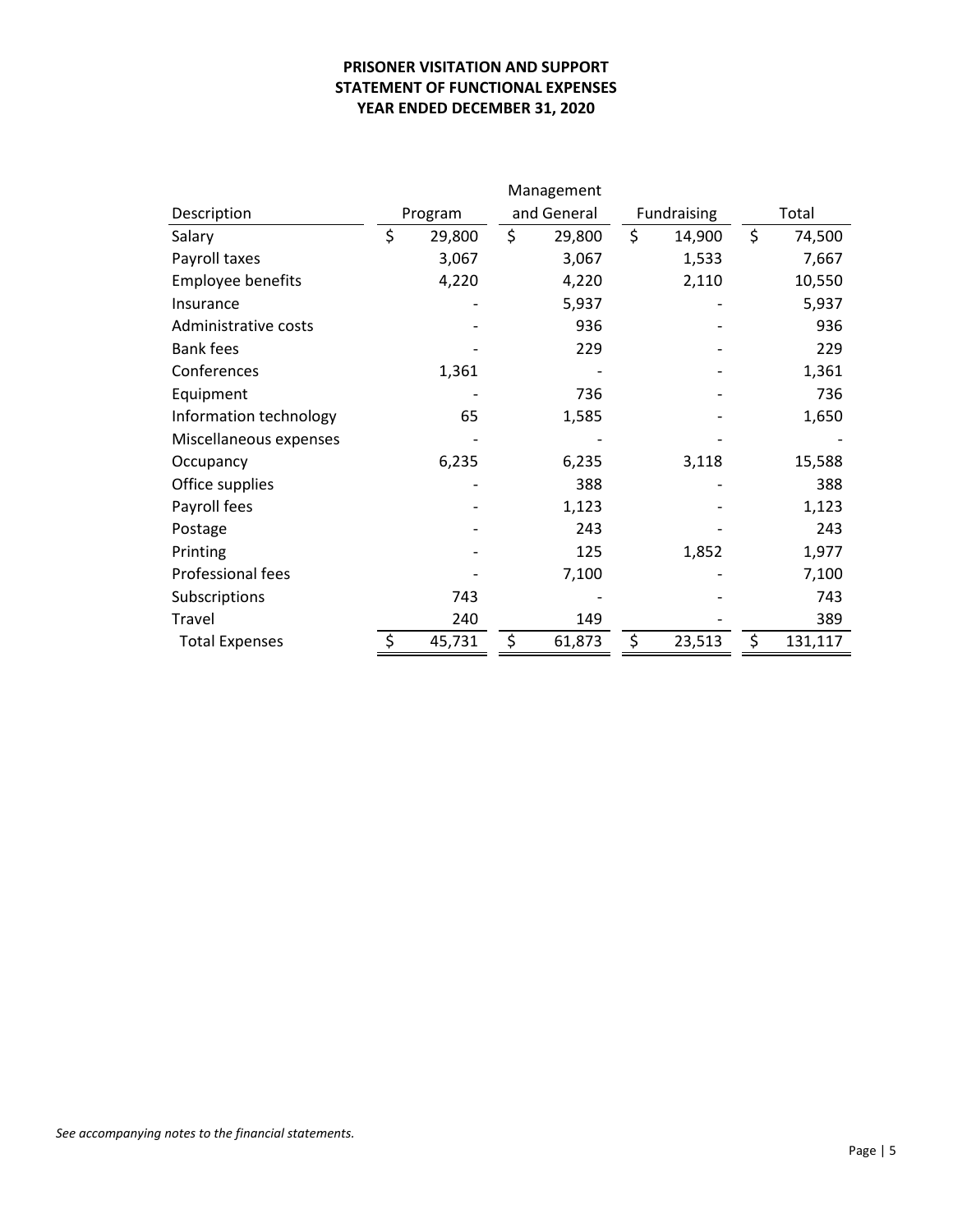# **PRISONER VISITATION AND SUPPORT STATEMENT OF CASH FLOW YEAR ENDED DECEMBER 31, 2020**

| <b>CASH FLOWS FROM OPERATING ACTIVITIES</b>                      |             |
|------------------------------------------------------------------|-------------|
| Change in net assets                                             | \$<br>3,526 |
| Adjustments to reconcile change in net assets without            |             |
| donor restrictions to net cash provided by operating activities: |             |
| Net realized and unrealized gains                                | (6,654)     |
| Change in assets and liabilities:                                |             |
| Prepaid expenses                                                 | 1,293       |
| Accounts payable                                                 | (3,625)     |
| Accrued expenses                                                 | 7,100       |
| Net cash provided by Operating Activities                        | 1,640       |
| <b>CASH FLOWS FROM INVESTING ACTIVITIES</b>                      |             |
| Purchases of investments                                         | (2, 217)    |
| Sale of investments                                              | 6,500       |
| Net cash provided by Investing Activities                        | 4,283       |
| <b>NET INCREASE IN CASH</b>                                      | 5,923       |
| Cash and cash equivalents - Beginning of Year                    | 13,464      |
| CASH AND CASH EQUIVALENTS - END OF YEAR                          | 19,387      |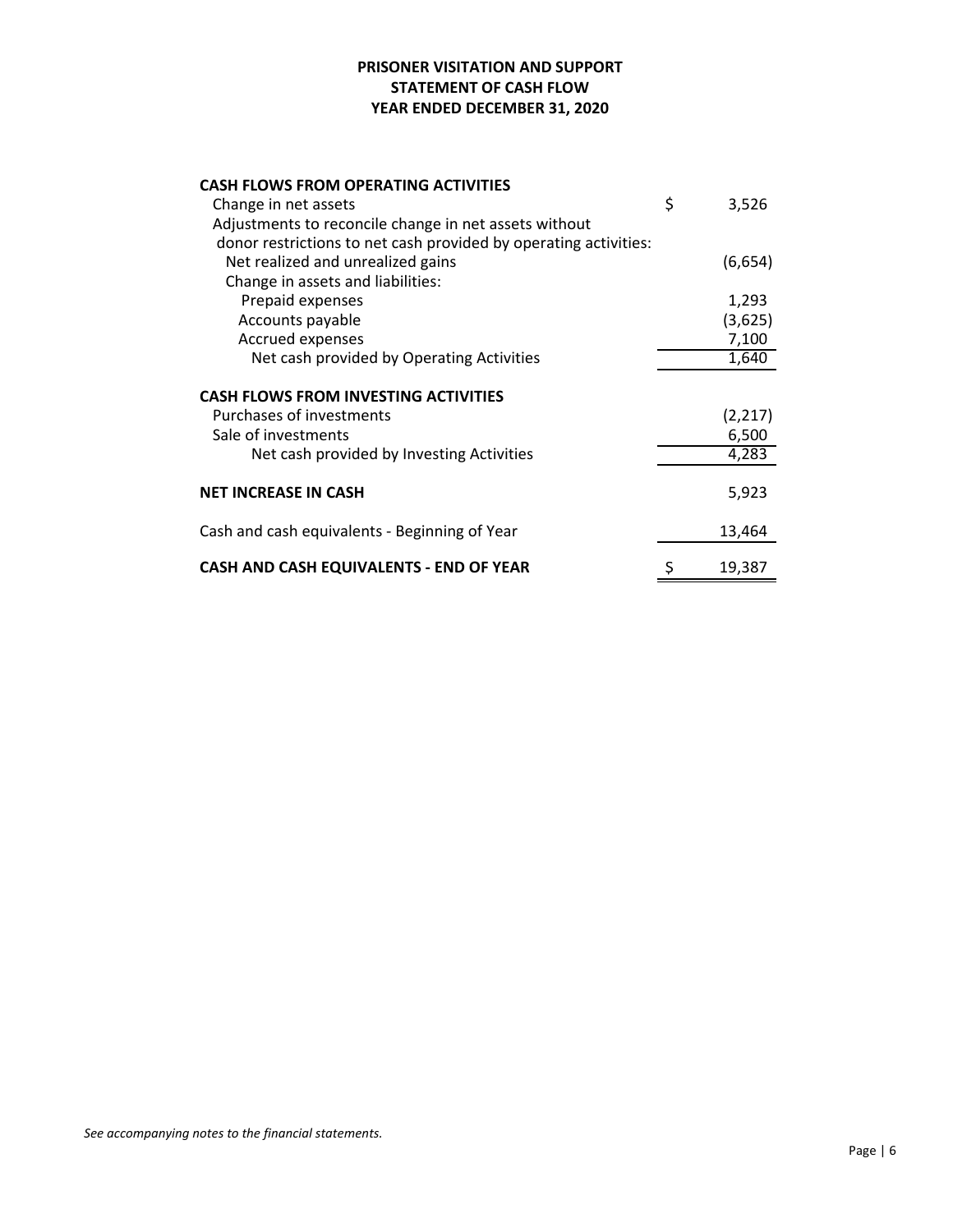#### **NOTE 1 SUMMARY OF SIGNIFICANT ACCOUNTING POLICIES**

### **Nature of Operations**

Prisoner Visitation and Support ("PVS") is a nationwide nonprofit organization of volunteers who visit federal and military prisons throughout the United States. Founded in 1968, PVS has more than 400 volunteers who visit in over 100 prisons across the country. PVS is guided by a volunteer Board of Directors and is authorized by both the Federal Bureau of Prisons and the Department of Defense to visit prisoners in their facilities.

The primary focus of PVS is to provide prisoners with regular face-to-face contact from the world outside of prison to encourage personal growth and help them cope with prison life and to prepare them for a successful re‐entry into society. PVS gives priority to prisoners who do not ordinarily receive visits from family and friends, want or need visits, are in solitary confinement, on death row, or are serving long sentences.

PVS is a non‐sectarian, independent organization that has no political, religious, or social agenda. PVS' role is to simply listen to prisoners, care about them, and discuss things that interest them, without judgment. In order to be the best visitors and support for those incarcerated, PVS provides extensive initial and refresher training for volunteers throughout the year as well as an in‐person conference.

PVS relies on hands‐on support from visitors and other volunteers to assist its small staff in planning trainings, communicating with, and counseling visitors, fundraising, and coordinating with staff at the Federal Bureau of Prisons and Department of Defense.

## **Basis of Accounting**

The financial statements have been prepared on the accrual basis of accounting and accordingly reflect all significant receivables, payables, and other liabilities.

#### **Financial Statement Presentation**

PVS is required to report information regarding its financial position and activities according to two categories of net assets: net assets with donor restrictions and net assets without donor restrictions. A description of the net asset categories follows:

*Net Assets Without Donor Restrictions* – Net assets available for use in general operations and not subject to donor (or certain grantor) restrictions. These net assets may be used at the discretion of PVS' management and the Board and/or designated by the Board to be set aside in a fund.

*Net Assets With Donor Restrictions* – Net assets subject to donor (or certain grantor) imposed restrictions. Some donor-imposed restrictions are temporary in nature, such as those that will be met by the passage of time or other events specified by the donor. Other donor‐imposed restrictions are perpetual in nature, where the donor stipulates those resources be maintained in perpetuity. PVS did not have any net assets with donor restrictions at December 31, 2020.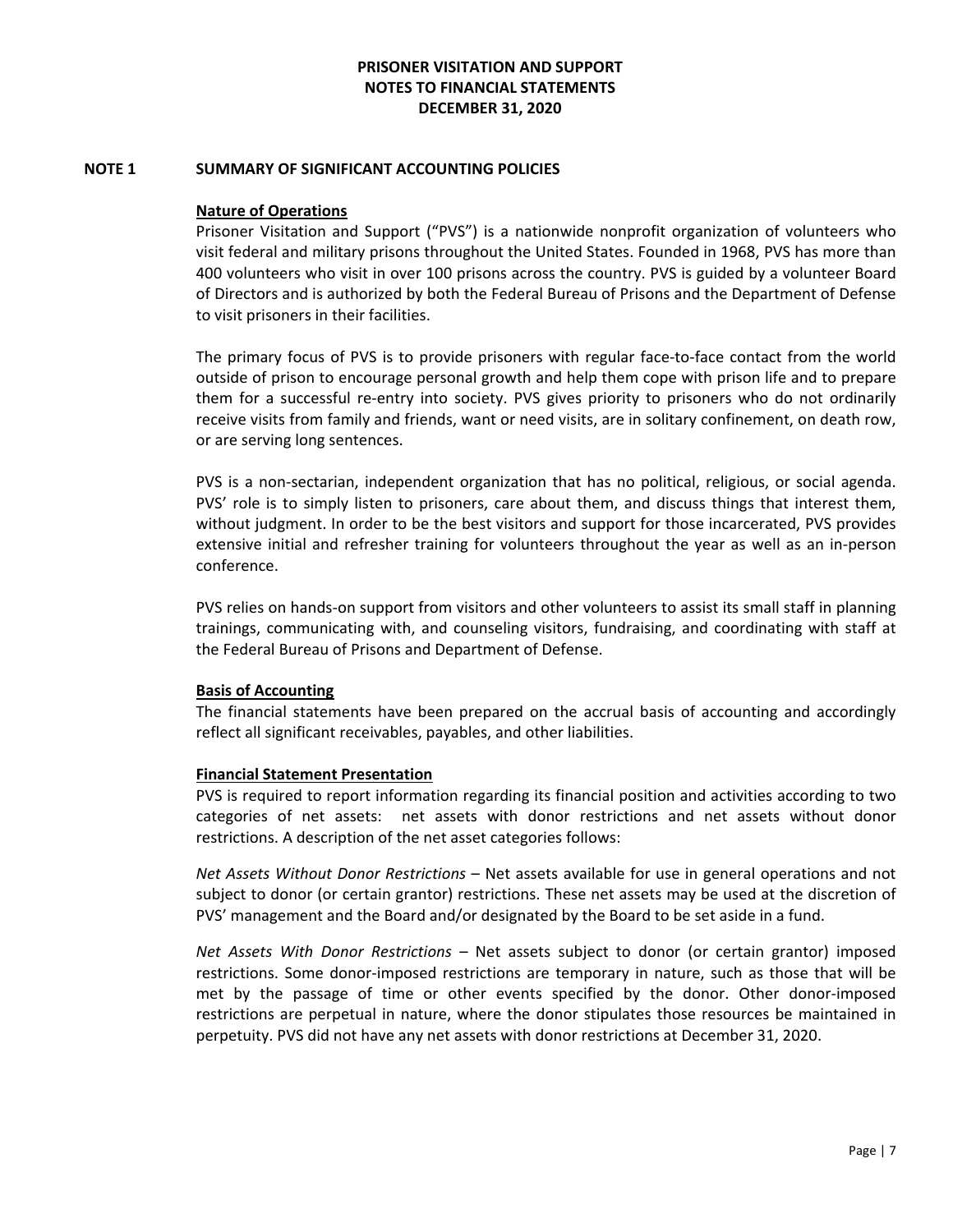### **NOTE 1 SUMMARY OF SIGNIFICANT ACCOUNTING POLICIES (CONTINUED)**

# **Recent Accounting Pronouncement Not Yet Adopted**

#### *Leases*

In February 2016, the FASB issued ASU 2016‐02 "Leases (Topic 842)." The primary objective of the standard is to increase transparency and comparability among organizations by requiring lessees to recognize lease assets and lease liabilities on the statement of financial position and disclosing key information about leasing arrangements. The new standard clarifies the definition of a lease and causes lessees to recognize leases on the statement of financial position as a lease liability with a corresponding right‐of‐use asset. The standard is effective for fiscal years beginning after December 15, 2021. Early adoption is permitted. PVS is currently evaluating the standard and its impact on the financial statements.

### **Use of Estimates**

The preparation of financial statements in conformity with accounting principles generally accepted in the United States of America ("GAAP") requires management to make estimates and assumptions that affect certain reported amounts of assets and liabilities and disclosures of contingent assets and liabilities at the date of the financial statements and reported amounts of revenues and expenses during the reporting period. Actual results could differ from those estimates.

### **Cash and Cash Equivalents**

PVS considers all highly liquid investments with an original maturity of three months or less to be cash equivalents.

#### **Investment Fund ‐ Board Designated**

PVS' Board designated investment fund is reported at fair value. Changes in the fair value of the assets are recognized in the period the change occurs as unrealized gains or losses.

#### **Grants and Contributions**

Grants and contributions received are recorded as without donor restrictions or with donor restrictions depending on the existence and/or nature of any donor restrictions.

#### **Functional Allocation of Expenses**

The costs of providing the various programs and other activities have been summarized on a functional basis in the statement of activities. The statement of functional expenses presents the natural classification detail of expenses by function. Certain costs are attributed to more than one program or supporting function and are allocated on a reasonable basis that is consistently applied. Accordingly, costs are allocated to program and supporting services based on employees' time for each function, purpose of each expenditure, and service provided for each program.

#### **Donated Services**

No amounts have been included in the financial statements for donated services. PVS generally pays for services requiring expertise. However, many individuals volunteer their time which does not qualify for recognition in the accompanying financial statements.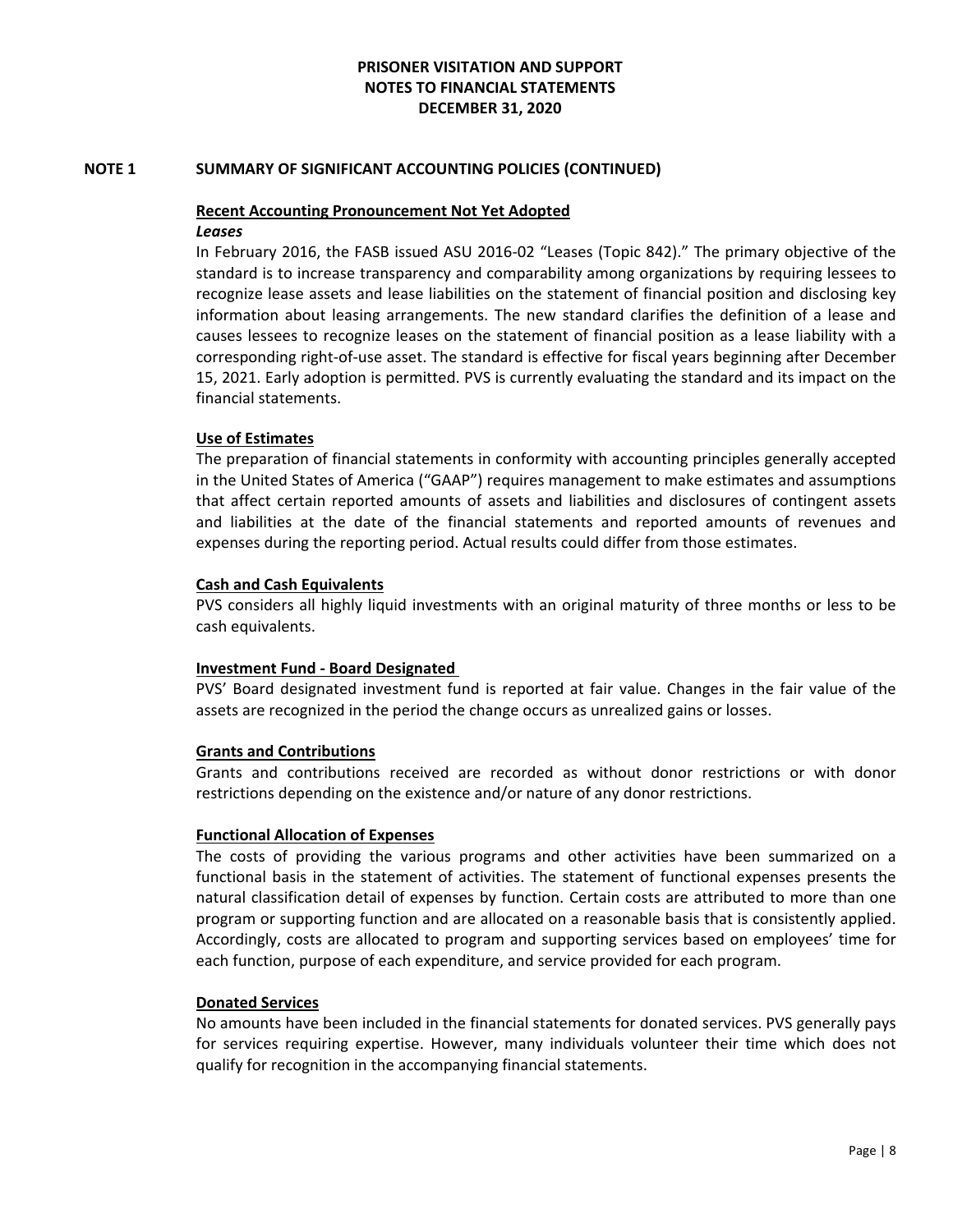#### **NOTE 1 SUMMARY OF SIGNIFICANT ACCOUNTING POLICIES (CONTINUED)**

#### **Income Taxes**

PVS is recognized as an organization exempt from federal income tax under Section 501(c)(3) of the Internal Revenue Code of 1986. Accordingly, there is no provision for income taxes. PVS' informational returns are subject to review and examination by Federal tax authorities. PVS is not aware of any activities that would jeopardize its tax‐exempt status. PVS is not aware of any activities that are subject to tax on unrelated business income taxes.

#### **NOTE 2 LIQUIDITY AND AVAILABILITY**

Financial assets available for general expenditure, that is, without donor or other restrictions limiting their use, within one year of the statement of financial position date, consist of cash and cash equivalents totaling \$19,387 at December 31, 2020.

PVS regularly monitors liquidity required to meet its operating needs and commitments. PVS maintains its financial assets in cash and cash equivalents with the goal of having funds available to fund near term operating needs as they become due.

# **NOTE 3 INVESTMENT FUND – BOARD DESIGNATED, NET ASSETS WITHOUT RESTRICTIONS ‐ BOARD DESIGNATED**

In 2003, PVS established a quasi‐endowment fund with the Friends Fiduciary Corporation ("FFC") (See Notes 4 and 5). Under the terms of the agreement, the fund is held and invested by FFC, and any distributions are reinvested. Should PVS cease to exist or disband, the American Friends Service Committee is the residual beneficiary of the remaining funds. As of December 31, 2020, the endowment fund has a value of \$67,824, which is reported in the statement of financial position as Investment fund – Board designated. This balance is also reported as net asset without donor restrictions – board designated in the statement of financial position.

### **NOTE 4 FAIR VALUE MEASUREMENTS**

PVS reports certain assets at fair value in the financial statements. Fair value is defined as the price that would be received to sell an asset or the price that would be paid to dispose of a liability in an orderly transaction between market participants at the measurement date. Inputs used to determine fair value refer broadly to the assumptions that market participants would use in pricing the asset or liability, including assumptions about risk. Inputs may be observable or unobservable. Observable inputs are inputs that reflect the assumptions market participants would use in pricing the asset or liability based on market data obtained from sources independent of the reporting entity. Unobservable inputs are inputs that reflect the reporting entity's own assumptions about the assumptions market participants would use in pricing the asset or liability based on the best information available.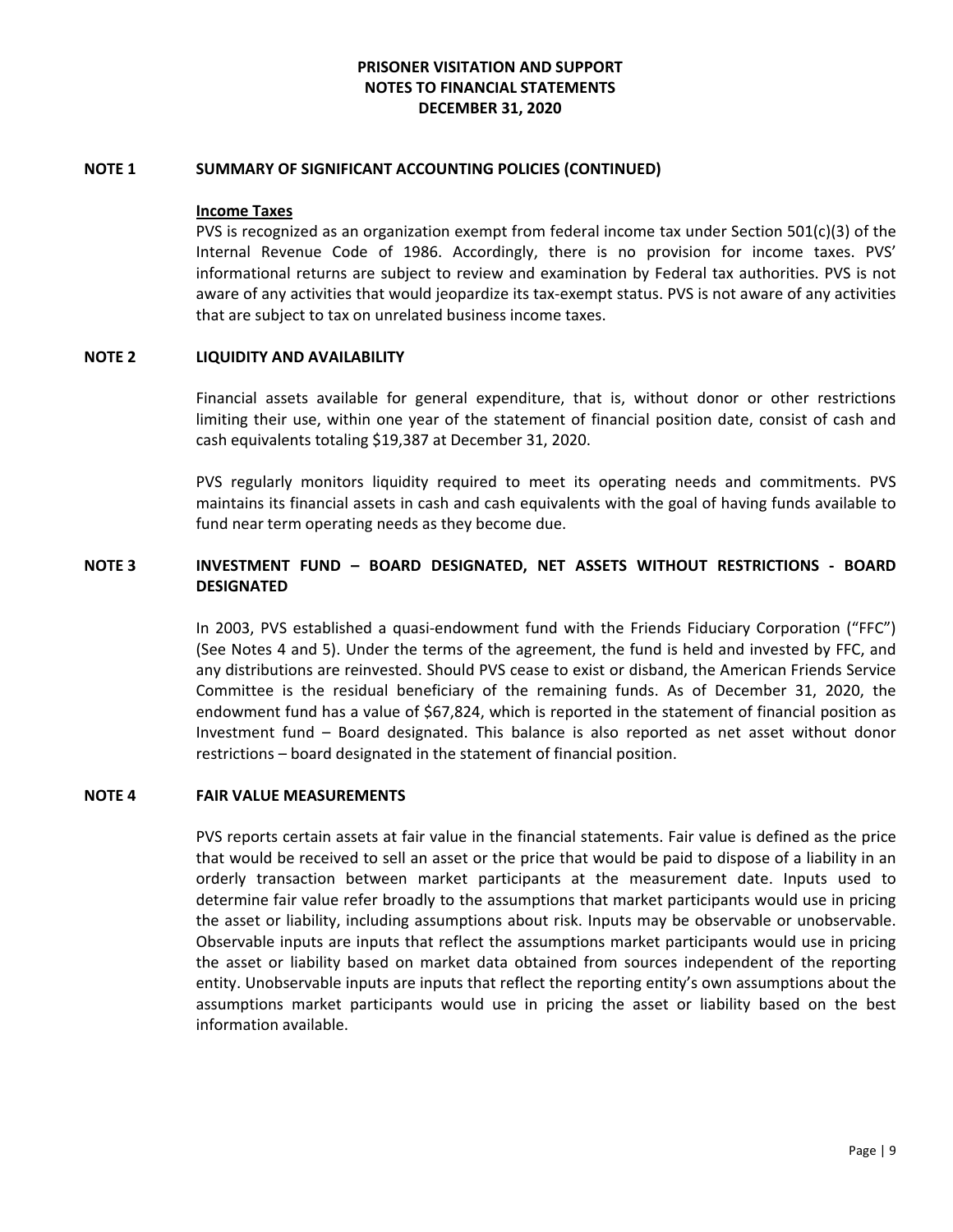#### **NOTE 4 FAIR VALUE MEASUREMENTS (CONTINUED)**

A three‐tier hierarchy categorizes the inputs as follows:

Level 1 – Quoted prices (unadjusted) in active markets for identical assets or liabilities that PVS can access at the measurement date.

Level 2 – Inputs other than quoted prices included within Level 1 that are observable for the asset or liability, either directly or indirectly. These include quoted prices for similar assets or liabilities in active markets, quoted prices for identical or similar assets or liabilities in markets that are not active, inputs other than quoted prices that are observable for the asset or liability, and marketcorroborated inputs.

Level 3 – Unobservable inputs for the asset or liability. In these situations, inputs are developed using the best information available in the circumstances.

Following is a description of the valuation methodologies used for assets measured at fair value.

The investment fund held with the FCC is based on the fair value of fund investments as reported by FCC. As of December 31, 2020, the assets in this investment fund are considered to be Level 3.

The following is a reconciliation of the beginning and ending balance of the Investment fund – Board designated which is measured at fair value on a recurring basis using significant unobservable inputs (Level 3) for the year ended December 31, 2020:

| Beginning Balance                       | S | 65.453  |
|-----------------------------------------|---|---------|
| Interest and dividend income            |   | 2.217   |
| Distributions                           |   | (6,500) |
| Net realized and unrealized gain (loss) |   | 6,654   |
| <b>Ending Balance</b>                   |   | 67.824  |

## **NOTE 5 RETIREMENT PLAN**

PVS has a Tax‐Sheltered Account Program for employees after the first year of service. Under this plan, PVS contributes up to ten percent of the eligible employees' salaries to the plan. For the year ended December 31, 2020, PVS contributed \$2,000 to the plan and is included in employee benefits in the accompanying statement of functional expenses.